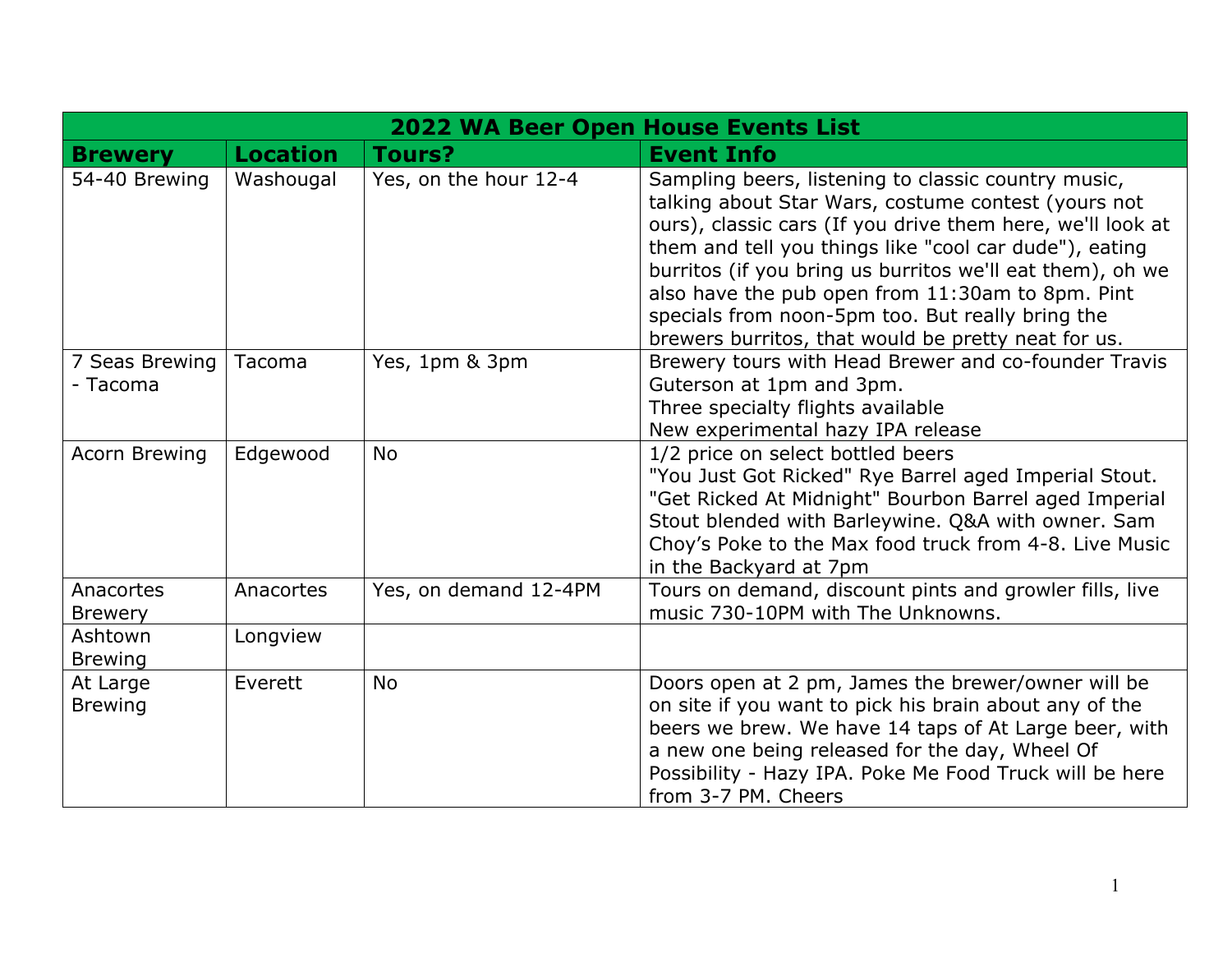|                                                    | 2022 WA Beer Open House Events List |                         |                                                                                                                                                                                                                                                                                                                                                                                                                                                                                                                                                                                                |  |
|----------------------------------------------------|-------------------------------------|-------------------------|------------------------------------------------------------------------------------------------------------------------------------------------------------------------------------------------------------------------------------------------------------------------------------------------------------------------------------------------------------------------------------------------------------------------------------------------------------------------------------------------------------------------------------------------------------------------------------------------|--|
| <b>Brewery</b>                                     | <b>Location</b>                     | <b>Tours?</b>           | <b>Event Info</b>                                                                                                                                                                                                                                                                                                                                                                                                                                                                                                                                                                              |  |
| Atwood Farm<br><b>Brewery</b>                      | <b>Blaine</b>                       | <b>No</b>               | Samples, to-go sales, brewer "around" for Q&A all day.                                                                                                                                                                                                                                                                                                                                                                                                                                                                                                                                         |  |
| Bad Jimmy's<br><b>Brewing</b>                      | Seattle                             | Yes, 1pm, 2pm, 3pm, 4pm | A special tour with our head brewer Kevin Owen will be<br>available for \$20. This includes a special custom flight<br>of 5 tasters and a special Bad Jimmy's gift as well. We<br>will also have a few new releases on hand. Big Mario's<br>Pizza ans S/T Hooligans are on site for food options as<br>well. We are dog and family friendly.                                                                                                                                                                                                                                                   |  |
| <b>Badass</b><br><b>Backyard</b><br><b>Brewing</b> | Spokane<br>Valley                   |                         |                                                                                                                                                                                                                                                                                                                                                                                                                                                                                                                                                                                                |  |
| Bainbridge<br><b>Brewing</b>                       | Bainbridge<br>Island                | <b>No</b>               | We're excited to offer discount growler fills, discount<br>crowlers, discount 4-packs, plus we'll be tapping a rare<br>beer from our cellar and a special pin cask of our new<br>Irish Stout!                                                                                                                                                                                                                                                                                                                                                                                                  |  |
| Bainbridge<br><b>Brewing</b><br>Alehouse           | Bainbridge<br>Island                | <b>No</b>               | Discount growlers, discount crowlers, discount 4-packs.                                                                                                                                                                                                                                                                                                                                                                                                                                                                                                                                        |  |
| <b>Bale Breaker</b><br><b>Brewing</b>              | Seattle                             | <b>No</b>               | Join us at our Ballard taproom on Saturday, March 5th<br>for this year's Washington Beer Open House where we'll<br>be tapping a special surprise cask developed by our<br>brew crew and our FIRST-EVER FROZEN FRESH HOP<br>IPA, thanks to Yakima Chief's new line of raw, un-<br>kilned, flash frozen whole cone hops. Brewed using our<br>typical fresh hop process, Ullr Cooler Fresh Hop IPA<br>features Citra®, Mosaic®, and Azacca® whole cone<br>hops added in the hopback. Plus, we'll have our newly<br>released Clarity Rarity #8 Hazy IPA available on draft<br>and in 16oz 4-packs! |  |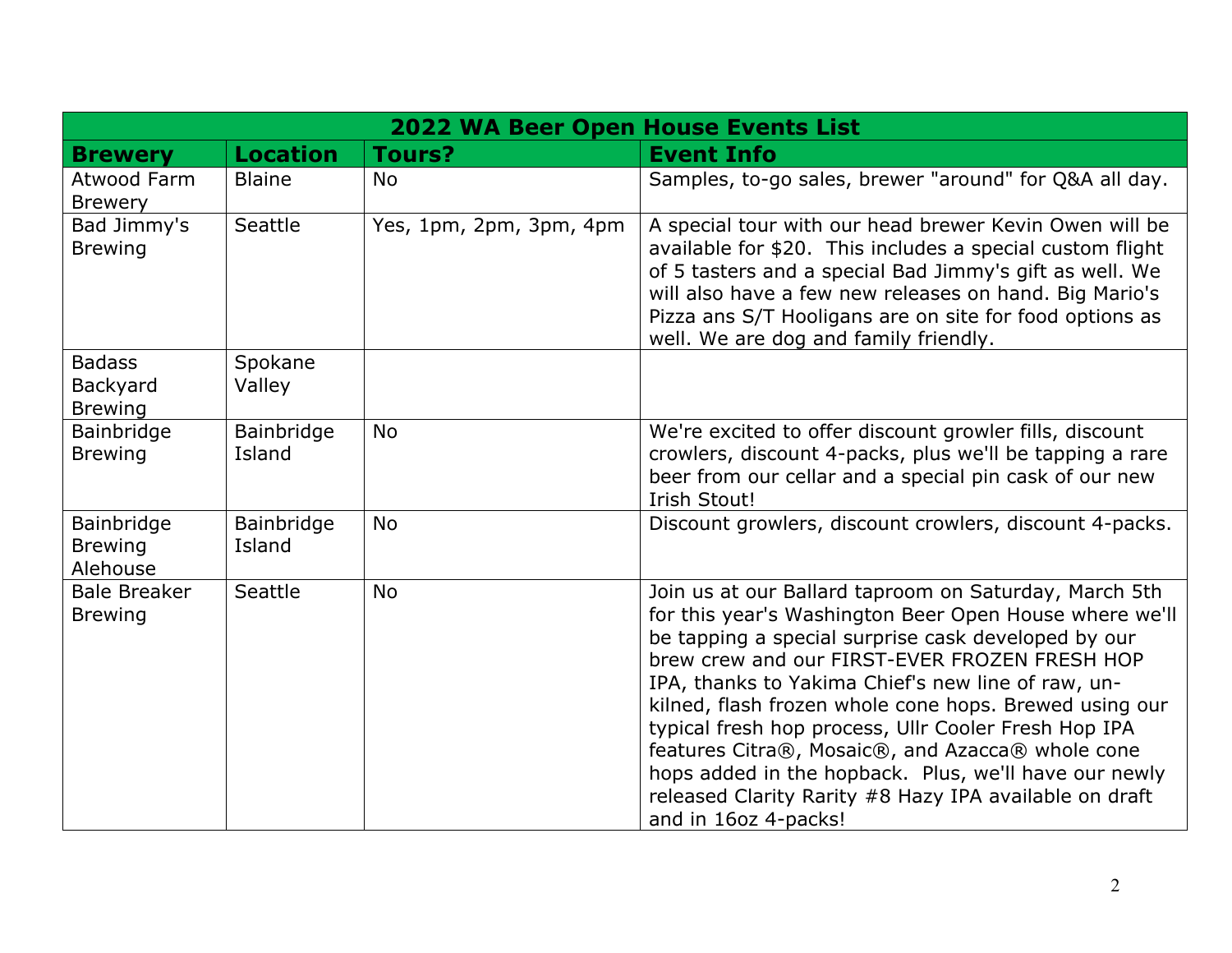|                                       |                 | <b>2022 WA Beer Open House Events List</b> |                                                                                                                                                                                                                                                                                                                                                                                                                                                                                                                                                                                                              |
|---------------------------------------|-----------------|--------------------------------------------|--------------------------------------------------------------------------------------------------------------------------------------------------------------------------------------------------------------------------------------------------------------------------------------------------------------------------------------------------------------------------------------------------------------------------------------------------------------------------------------------------------------------------------------------------------------------------------------------------------------|
| <b>Brewery</b>                        | <b>Location</b> | <b>Tours?</b>                              | <b>Event Info</b>                                                                                                                                                                                                                                                                                                                                                                                                                                                                                                                                                                                            |
| <b>Bale Breaker</b><br><b>Brewing</b> | Yakima          | Yes, 1pm                                   | Join us at our Yakima taproom on Saturday, March 5th<br>for this year's Washington Beer Open House where we'll<br>be tapping a special surprise cask developed by our<br>brew crew and our FIRST-EVER FROZEN FRESH HOP<br>IPA, thanks to Yakima Chief's new line of raw, un-<br>kilned, flash frozen whole cone hops. Brewed using our<br>typical fresh hop process, Ullr Cooler Fresh Hop IPA<br>features Citra®, Mosaic®, and Azacca® whole cone<br>hops added in the hopback. Plus, get a glimpse at what<br>goes on behind-the-scenes at our Yakima production<br>brewery with a brewery tour at 1:00pm! |
| <b>Barlows</b><br><b>Brewery</b>      | Vancouver       |                                            |                                                                                                                                                                                                                                                                                                                                                                                                                                                                                                                                                                                                              |
| <b>Bent Bine Brew</b>                 | <b>Belfair</b>  | <b>Yes</b>                                 | We are planing on conducting brewery tours, we still<br>have the WA Pint Days glasses available, brewery<br>related merchandise will be discounted, a fresh batch of<br>Hopnanagans 2xIPA will be on tap and More!                                                                                                                                                                                                                                                                                                                                                                                           |
| <b>Bickersons</b><br><b>Brewhouse</b> | Renton          | <b>No</b>                                  | Hop Aroma Sensory - 3 pm Description of Brewing<br>Process - All Day Malt Sensory - 3 pm                                                                                                                                                                                                                                                                                                                                                                                                                                                                                                                     |
| Big Barn<br><b>Brewing</b>            | Mead            | Yes, Impromptu. Brewers<br>will be on-site | We will have the Sengsational Cuisine Hawaiian food<br>truck onsite 12-5 pm Ed Shaw outlaw Music 3-5 pm<br>Releasing our Oak n Hinet barrel aged Mead Honey<br>Lager Father son Brewing team Eli and Craig Deitz will<br>be on-site to chat and give tours from 12-5 pm                                                                                                                                                                                                                                                                                                                                      |
| <b>Bosk Brew</b><br>Works             | Woodinville     | Yes, 2pm, 4pm                              | Brewery tours, brewer available for questions, \$1.00 off<br>our flagship pilsner, Alaskan Dumplings food truck                                                                                                                                                                                                                                                                                                                                                                                                                                                                                              |
| Burke-Gilman<br><b>Brewing</b>        | Seattle         | Yes, 12pm - 4pm                            | We're going to dig into our cellar and offer all our<br>bottles at 20% off. A variety of stouts and belgians and<br>saisons. And even some mystery bottles that manage                                                                                                                                                                                                                                                                                                                                                                                                                                       |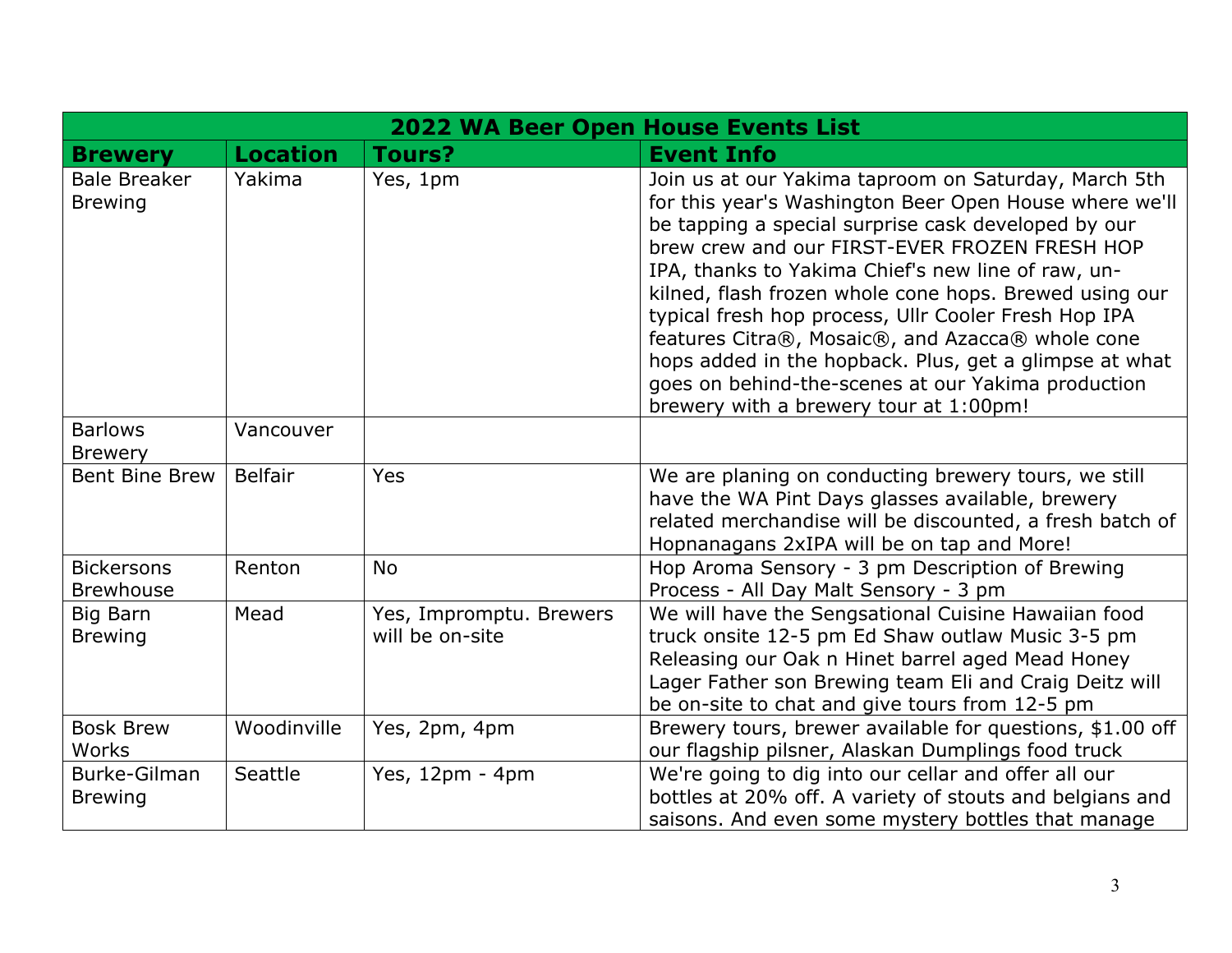|                                                | <b>2022 WA Beer Open House Events List</b> |                            |                                                                                                                                                                                                                                                                                                                                                                                                                                                                                                                                                                                     |  |
|------------------------------------------------|--------------------------------------------|----------------------------|-------------------------------------------------------------------------------------------------------------------------------------------------------------------------------------------------------------------------------------------------------------------------------------------------------------------------------------------------------------------------------------------------------------------------------------------------------------------------------------------------------------------------------------------------------------------------------------|--|
| <b>Brewery</b>                                 | <b>Location</b>                            | Tours?                     | <b>Event Info</b>                                                                                                                                                                                                                                                                                                                                                                                                                                                                                                                                                                   |  |
|                                                |                                            |                            | to escape getting a label (we $*$ think $*$ we know what<br>they are, but we're only 99% sure) will be on super<br>sale.                                                                                                                                                                                                                                                                                                                                                                                                                                                            |  |
| Chuckanut<br><b>Brewery</b>                    | <b>Burlington</b>                          | Yes, 12-4                  | We will host a Rauch Fest with 3 different Chuckanut<br>Smoke Beers including Rauch Marzen Lager, Rauch<br>Helles Lager and Grodziskie Polish Lager. Grodziskie is<br>light, super sessionable and uses Oak smoked wheat<br>malt, the other two Rauch beers use Beachwood<br>smoked barley malt. \$1 from each glass of smoke beer<br>will be donated to wildfire firefighters and victims<br>through Direct Relief.org. Food pairings will be available<br>from Skagit Landing Restaurant (across the street) and<br>Skagit Provisions (free delivery on the hour from 1-6<br>pm). |  |
| Counterbalance<br><b>Brewing</b>               | Seattle                                    | No, Self-touring permitted | Featured beer flights of 4 cellar/barrel aged beers<br>Featured beer flights of 4 7th Anniversary beers Barrel<br>aged and 7th Anniversary beers available in<br>bottles/cans Self-guided brewery tours                                                                                                                                                                                                                                                                                                                                                                             |  |
| Crucible<br>Brewing -<br>Everett               | Everett                                    | Yes, Hourly Noon to 5pm    | Tapping our new barrel aged plum apricot sour, as well<br>as releasing a few other barrel aged beers. Black Sea<br>food truck on site. Meet and greets, and tours with<br>owner and head Brewer Dick                                                                                                                                                                                                                                                                                                                                                                                |  |
| Crucible<br>Brewing - Pour<br><b>Decisions</b> | Seattle                                    | <b>No</b>                  | Releasing our new plum apricot barrel aged sour as well<br>as a few additional barrel aged beers being released.<br>Meet and greet with our lead Brewer Sara at 2pm. Also,<br>our partnering owner from Soundbite Cider will be on<br>site to chat. Live music by Zach Michaud starting at 7<br>pm                                                                                                                                                                                                                                                                                  |  |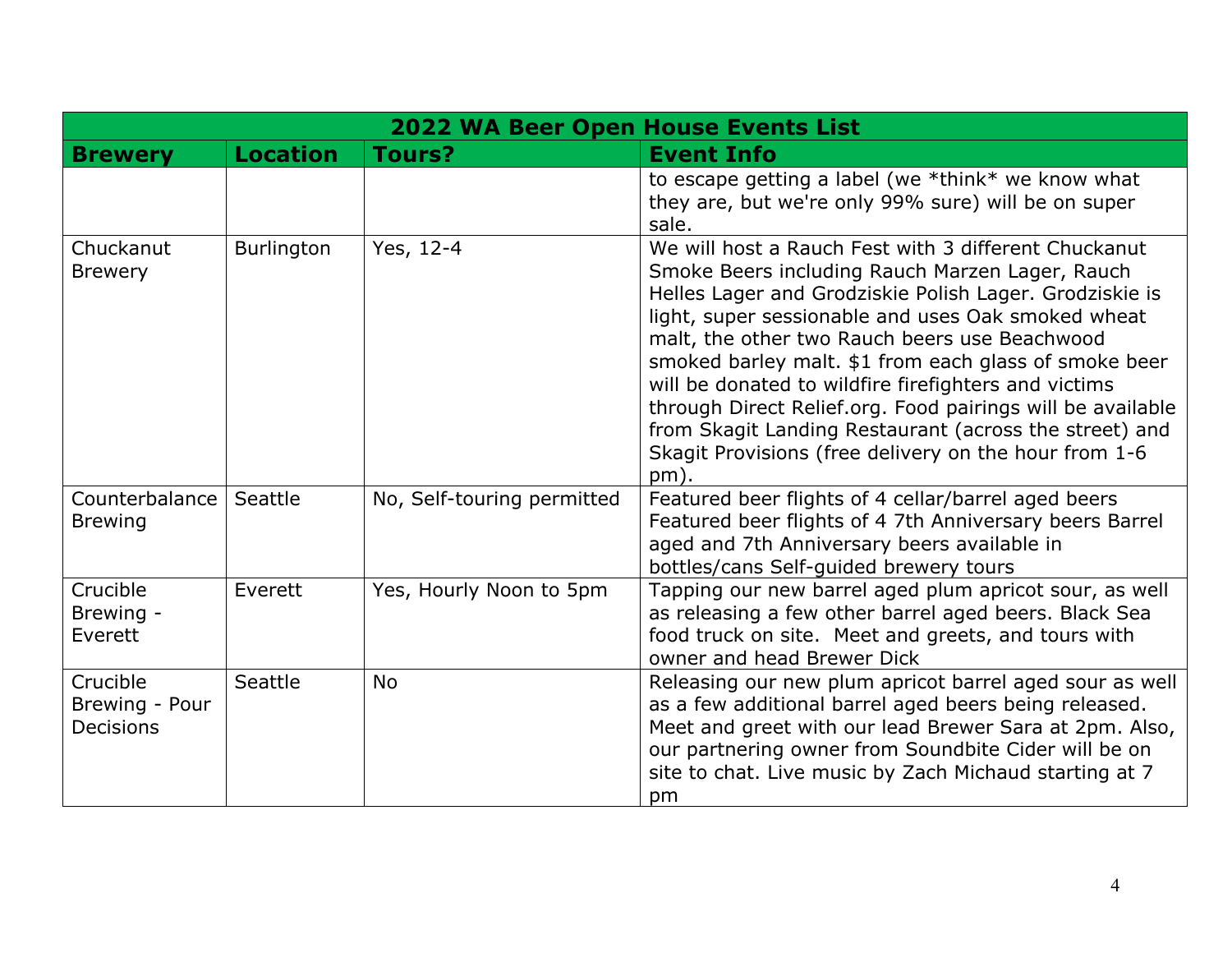|                                                     | <b>2022 WA Beer Open House Events List</b> |                                                            |                                                                                                                                                                                                                                                                                                                                                                                                                                                         |  |
|-----------------------------------------------------|--------------------------------------------|------------------------------------------------------------|---------------------------------------------------------------------------------------------------------------------------------------------------------------------------------------------------------------------------------------------------------------------------------------------------------------------------------------------------------------------------------------------------------------------------------------------------------|--|
| <b>Brewery</b>                                      | <b>Location</b>                            | <b>Tours?</b>                                              | <b>Event Info</b>                                                                                                                                                                                                                                                                                                                                                                                                                                       |  |
| Crucible<br>Brewing -<br>Woodinville<br>Forge       | Woodinville                                | Yes, Hourly Noon to 5pm                                    | We will be tapping a new plum apricot barrel aged sour,<br>as well as releasing a few other barrel aged beers. Meet<br>and greet as well as yours by owner Shawn. We have<br>live music by Martin Thomas Reed starting at 5 pm                                                                                                                                                                                                                          |  |
| Deep Draft<br><b>Brewing</b>                        | <b>Bremerton</b>                           | Yes, Hourly on the quarter<br>past (12:15, 1:15 etc)       | Brewery Tours! 10% Merchandise discount, \$2 off<br>growler fills, live music @ 5 PM, food from<br>@wigwampub                                                                                                                                                                                                                                                                                                                                           |  |
| Dirty Couch<br><b>Brewing</b>                       | Seattle                                    | Yes, Regular tours 12-5 pm                                 | Dirty Couch Brewing will be open at noon with regular<br>brewery tours and the chance to talk barrel aged beer,<br>sours, and more with the whole team. Our highly-<br>anticipated bottles of OOLA LA Imperial Gin Farmhouse<br>aged in OOLA gin barrels will be releasing as well.<br>Come jam out with the great musical acts of Magnolia<br>Steel Band and the Rik and Lisa Acoustic Duo, drink<br>some great beer, and check out behind the scenes! |  |
| Everybody's<br><b>Brewing</b>                       | White<br>Salmon                            | Yes, Every hour on the<br>hour from 1:00 pm to 4:00<br>pm. | Meet members of the brewing team at one of the most<br>picturesque brewpubs in Washington! Everybody's<br>Brewing will offer tours of our facility every hour on the<br>hour - the first tour begins at 1:00, and the last tour<br>starts at 4:00.                                                                                                                                                                                                      |  |
| Explorer<br><b>Brewing</b>                          | Kelso                                      |                                                            |                                                                                                                                                                                                                                                                                                                                                                                                                                                         |  |
| Figurehead<br><b>Brewing</b>                        | Seattle                                    | <b>No</b>                                                  | Sample flights of any five beers for just \$12. 20%<br>discount on all merchandise.<br>Free pint glass with purchases of \$30 or more.                                                                                                                                                                                                                                                                                                                  |  |
| <b>Flying Bike</b><br>Cooperative<br><b>Brewery</b> | Seattle                                    | Yes                                                        | We will offer special beers to celebrate your he day.<br>This is Seattle Cocktail Week as well, so a few of our<br>beers will have a cocktail twist to them. We will be<br>offering tours throughout the day. In addition the Pink                                                                                                                                                                                                                      |  |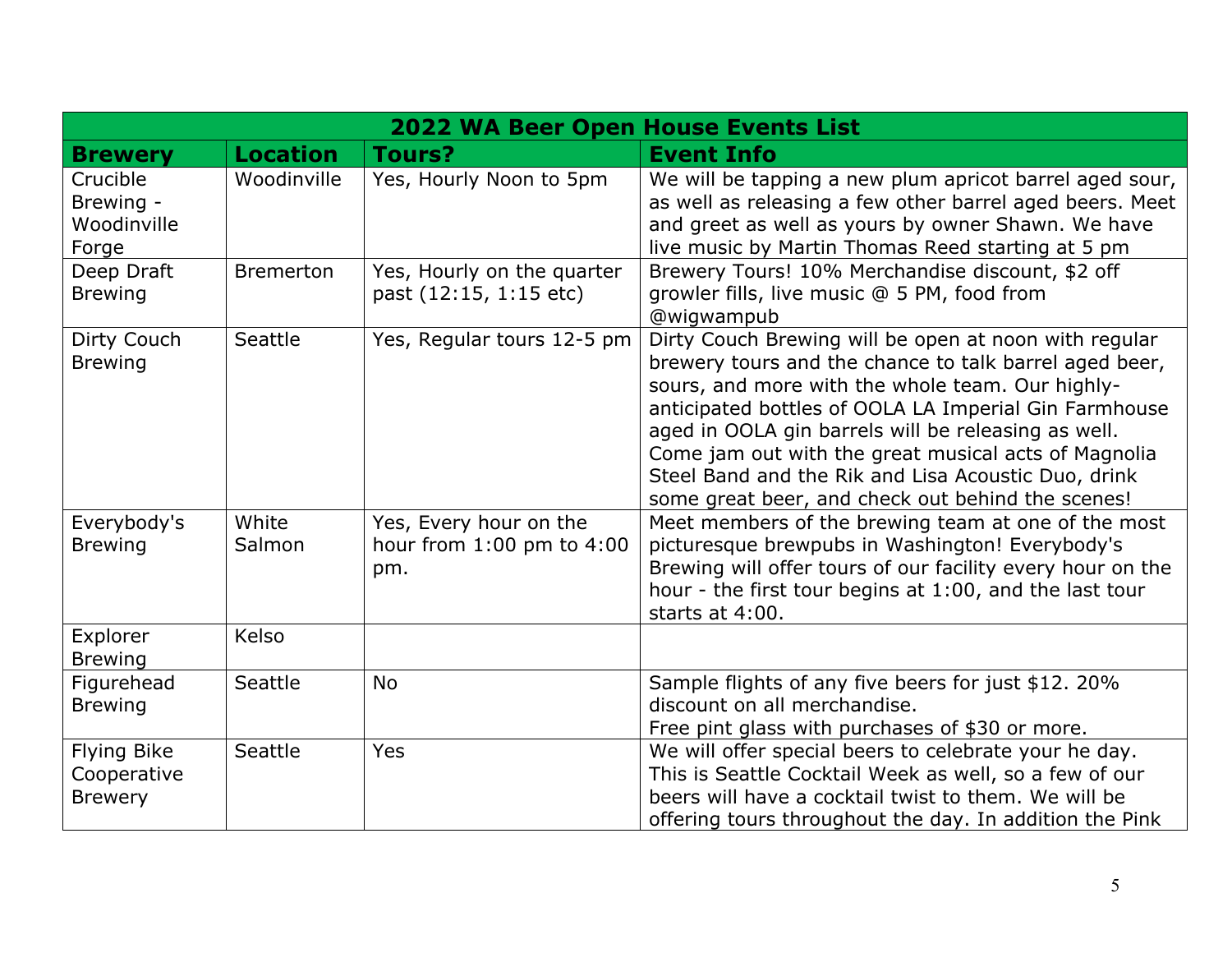|                                        | 2022 WA Beer Open House Events List |                                                                         |                                                                                                                                                                                                                                                                                                                                   |  |
|----------------------------------------|-------------------------------------|-------------------------------------------------------------------------|-----------------------------------------------------------------------------------------------------------------------------------------------------------------------------------------------------------------------------------------------------------------------------------------------------------------------------------|--|
| <b>Brewery</b>                         | <b>Location</b>                     | Tours?                                                                  | <b>Event Info</b>                                                                                                                                                                                                                                                                                                                 |  |
|                                        |                                     |                                                                         | Boots beer will be in production. One of the few<br>opportunities where a member participates in the<br>production of a beer.                                                                                                                                                                                                     |  |
| <b>Flying Lion</b><br><b>Brewing</b>   | Seattle                             | Yes, 1pm and 3pm                                                        | Brewery tour + Q&A session with the head brewer at<br>1pm and 3pm (limited to 10pp/tour). Official release of<br>our award winning Where's Bonnie? Belgian Witbier.                                                                                                                                                               |  |
| Foggy Noggin<br><b>Brewing</b>         | <b>Bothell</b>                      |                                                                         |                                                                                                                                                                                                                                                                                                                                   |  |
| Fortside<br><b>Brewing</b>             | Vancouver                           | Yes, 1:30, 2:30 & 3:30                                                  | Head Brewer Paul will be personally guiding tours of our<br>brewery. He will also be pouring samples of Palisade 3<br>and Palisade 4 and guiding tasters through all the<br>flavors and aromas present in these phenomenal beers.<br>Palisade is Fortside's series of barrel fermented and<br>package conditioned farmhouse ales. |  |
| <b>Four Generals</b><br><b>Brewing</b> | Renton                              | Yes, 1:00, 3:00                                                         | Along with the tour we will be talking about the<br>difference between lagers and ales and a Q & A with at<br>least one of the owners. Come see what is in the tanks.                                                                                                                                                             |  |
| Fremont<br><b>Brewing</b>              | Seattle                             | Yes, 12:00, 12:30, 1:00,<br>1:30, 2:00, 2:30, 3:00,<br>3:30, 4:00, 4:30 | You will see where all the magic happens, delve into the<br>process of beer making, taste our secret release beer<br>straight from the brite tank, and toast to a glass of<br>2021 BBOMB!                                                                                                                                         |  |
| Garden Path<br>Fermentation            | Burlington                          | Yes, 2pm, 4pm, 6pm                                                      | \$1 off on a Washington Beer pint glass with the<br>purchase of any bottle, can, or 10oz. or larger draft<br>pour of Washington beer.                                                                                                                                                                                             |  |
| <b>Ghost Runners</b><br><b>Brewery</b> | Vancouver                           | <b>No</b>                                                               | We have Pool, Darts, Cornhole, Ping pong available.<br>Special 3-way version of our Double Red ale. Boston,<br>Boston on NITRO, and Barrel-aged Boston. Three 5oz<br>Sampler for on \$6                                                                                                                                           |  |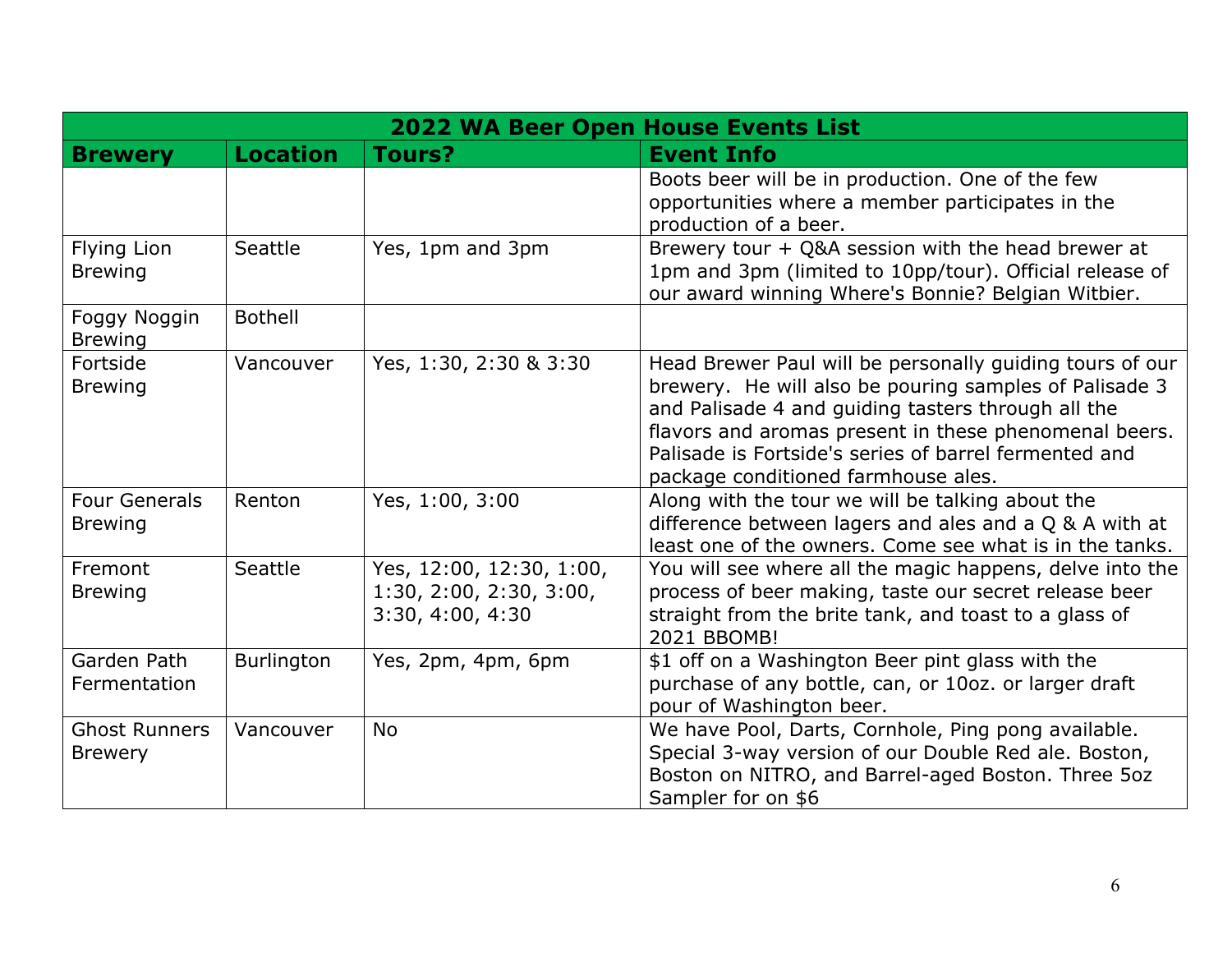|                                                     |                 | <b>2022 WA Beer Open House Events List</b> |                                                                                                                                                                                                                                                                                                                                                                                                                                                                                                                                                                                        |
|-----------------------------------------------------|-----------------|--------------------------------------------|----------------------------------------------------------------------------------------------------------------------------------------------------------------------------------------------------------------------------------------------------------------------------------------------------------------------------------------------------------------------------------------------------------------------------------------------------------------------------------------------------------------------------------------------------------------------------------------|
| <b>Brewery</b>                                      | <b>Location</b> | <b>Tours?</b>                              | <b>Event Info</b>                                                                                                                                                                                                                                                                                                                                                                                                                                                                                                                                                                      |
| Ghostfish<br><b>Brewing</b>                         | Seattle         | Yes, 2:00 pm & 4:00 pm                     | Special open house happy hour food menu. Employee<br>discount on merchandise (35%) extended to open<br>house guests. Special beer flight board (five 4oz beers<br>for the price of four 4oz beers). New beer releases.<br>Purchase a limited-edition anniversary glass plus 16oz<br>beer pour for \$10 (guests keep the glass). Brewery<br>tours at 2pm & 4pm                                                                                                                                                                                                                          |
| Gig Harbor<br><b>Brewing</b>                        | Tacoma          | Yes, 3, 4, & 5PM                           | Tacoma Taproom opens at 2PM Saturdays. Free tastes<br>for brewery tour participates.                                                                                                                                                                                                                                                                                                                                                                                                                                                                                                   |
| Good Brewing<br>Co. Hollywood<br>Taproom            | Woodinville     | <b>No</b>                                  | Meet Brandon our brewer from 2-5pm.<br>Featured beers: Skunk Ape Spruce Tip IPA & Something<br>Darker Stout. Weather is supposed to be great, so<br>come enjoy our outdoor firepits!                                                                                                                                                                                                                                                                                                                                                                                                   |
| <b>Half Lion</b><br><b>Brewing</b>                  | Sumner          | No                                         | 3-4pm Brewers Notes: Q&A and Tasting session with<br>Brewer Jay DeLong. Buy a pint to participate and the<br>first 24 to arrive receive a free pint glass! Half Lion<br>Food Truck open                                                                                                                                                                                                                                                                                                                                                                                                |
| Haywire<br><b>Brewing</b>                           | Snohomish       |                                            |                                                                                                                                                                                                                                                                                                                                                                                                                                                                                                                                                                                        |
| Heathen<br><b>Brewing</b><br>Production<br>Facility | Vancouver       | Yes, 12pm, 1pm, 2pm,<br>3pm, 4pm           | We will be hosting brewery tours on the hour starting at<br>12pm. Last tour will begin at 4pm! Tours will be ran by<br>our head or lead brewer. During the tour, we plan to<br>give tastings from tanks straight out of the zwickel! Our<br>tasting room will be open from 12-7pm. There are 30<br>taps featuring a wide variety of beers, ciders, and a<br>seltzer! We do free tasters and beer to go, sorry no<br>pints! We will be giving a sneak peak of this years<br>Highland Charge Scottish Wee Heavy and the Bourbon<br>Barrel Aged version. 4-Packs and 22oz bottles will be |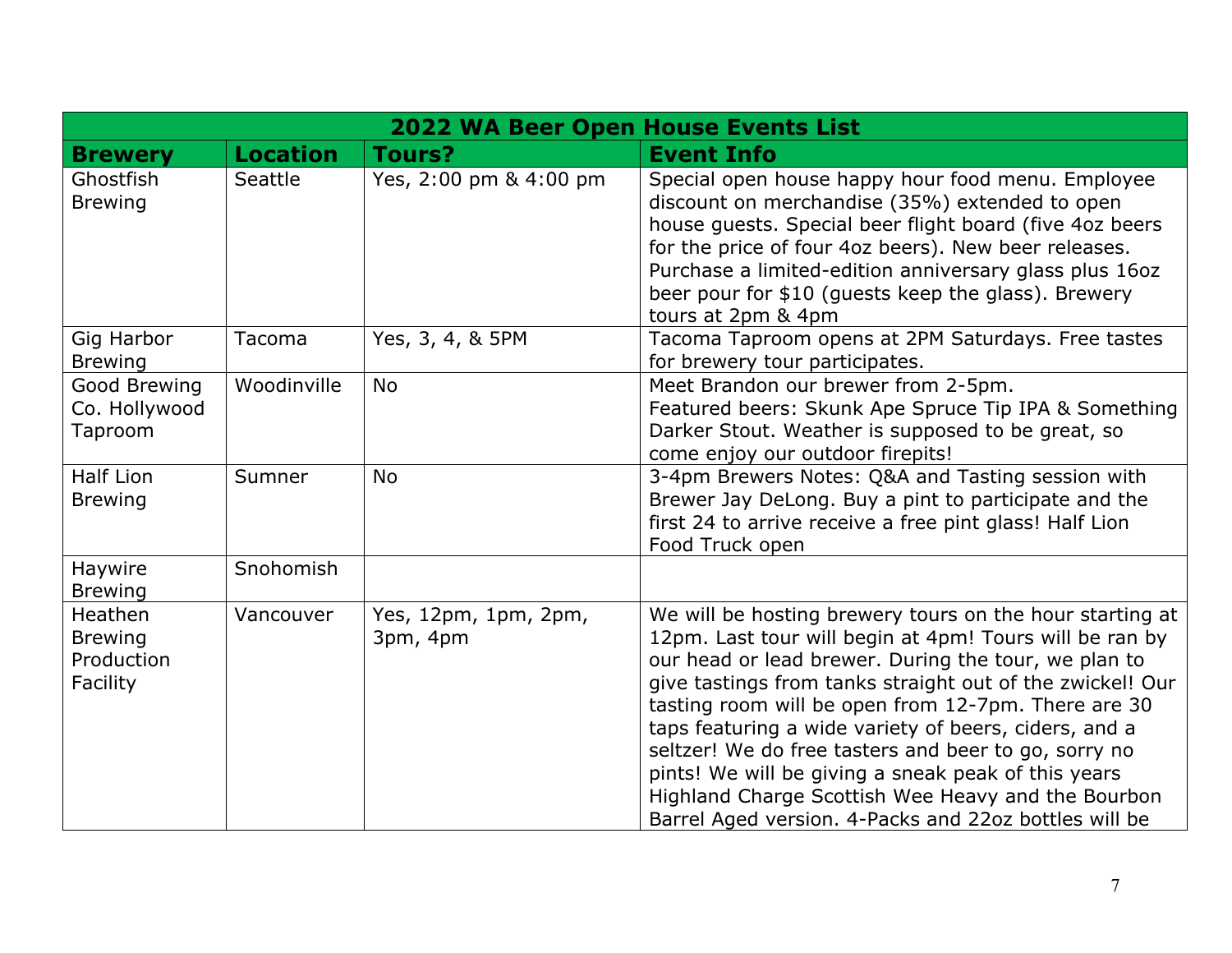|                                    | <b>2022 WA Beer Open House Events List</b> |                                     |                                                                                                                                                                                                                                                                                                                                                                                                                                                                                |  |
|------------------------------------|--------------------------------------------|-------------------------------------|--------------------------------------------------------------------------------------------------------------------------------------------------------------------------------------------------------------------------------------------------------------------------------------------------------------------------------------------------------------------------------------------------------------------------------------------------------------------------------|--|
| <b>Brewery</b>                     | <b>Location</b>                            | <b>Tours?</b>                       | <b>Event Info</b>                                                                                                                                                                                                                                                                                                                                                                                                                                                              |  |
|                                    |                                            |                                     | available for purchase along with tasters and growler<br>fills. Can't wait to see you there!                                                                                                                                                                                                                                                                                                                                                                                   |  |
| Hellbent<br><b>Brewing</b>         | Seattle                                    | Yes, 1-4:30pm                       | Beer sampling, tours, and the Brewer/owner on site.<br>Food truck, Don Luchos, starting at 4PM                                                                                                                                                                                                                                                                                                                                                                                 |  |
| High Steel Beer<br>Co.             | Shelton                                    | Yes, 12-5                           | Brewery tours and Q&A with the brewer. \$1 off beer<br>flights. Pint and a brat with beer cheese for \$10.                                                                                                                                                                                                                                                                                                                                                                     |  |
| Humble Abode<br><b>Brewing</b>     | Spokane                                    | Yes, 2pm and 4pm                    | Brewery tours at 2pm and 4pm. Meet the brewers and<br>owners. Try some beers out of the tanks!! If you<br>mention this we have some discounted flights for you!                                                                                                                                                                                                                                                                                                                |  |
| In The Shadow<br><b>Brewing</b>    | Arlington                                  | Yes                                 | Will have a table with ingredients (hops, grain, yeast<br>and a few other adjuncts). The brewer will be there all<br>day to answer questions about the process of making<br>beer, which items produce aroma, bitterness,<br>sweetness etc All of our tanks and vessels are in one<br>room which makes it easy to do a tour you don't even<br>have to move your feet.                                                                                                           |  |
| Iron Goat<br><b>Brewing</b>        | Spokane                                    | Yes, Noon, 12:30pm, 1pm<br>& 1:30pm | Greg will be running tours of the brewery.                                                                                                                                                                                                                                                                                                                                                                                                                                     |  |
| <b>Jellyfish</b><br><b>Brewing</b> | Seattle                                    | Yes, 1pm and 3pm                    | If you're a fan of stainless steel, wine barrels and beer,<br>please join us for a tour of the brewery with head<br>brewer, Justin Rizza. Touring quests will receive a<br>'greeter beer' to sample while walking amongst the<br>tanks. And we'll end the tour in the barrel room, where<br>each quest will receive a mixed-cultured, barrel-<br>fermented sample of something funky and delicious<br>that has yet to be offered to the public.<br>Tour times are 1pm and 3pm. |  |
| Kulshan<br><b>Brewing</b>          | Bellingham                                 | Yes, Noon & 2pm                     | We are offering brewery tours of our K2 location on<br>Saturday March 5th at 12 or 2pm. They'll get to meet                                                                                                                                                                                                                                                                                                                                                                    |  |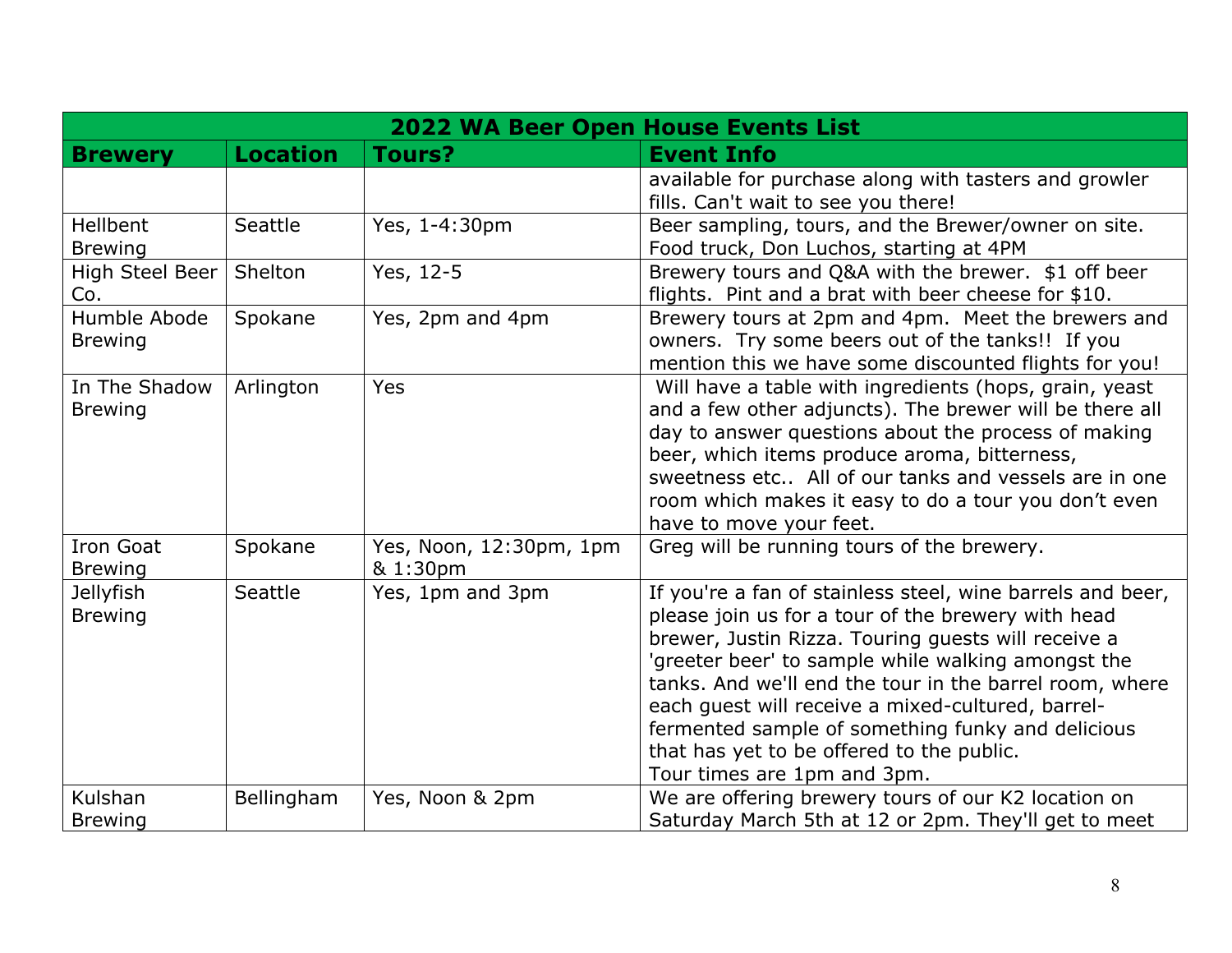|                                  | <b>2022 WA Beer Open House Events List</b> |                       |                                                                                                                                                                                                                                                                                                                                                                                                                                                                                                                                                       |
|----------------------------------|--------------------------------------------|-----------------------|-------------------------------------------------------------------------------------------------------------------------------------------------------------------------------------------------------------------------------------------------------------------------------------------------------------------------------------------------------------------------------------------------------------------------------------------------------------------------------------------------------------------------------------------------------|
| <b>Brewery</b>                   | <b>Location</b>                            | Tours?                | <b>Event Info</b>                                                                                                                                                                                                                                                                                                                                                                                                                                                                                                                                     |
|                                  |                                            |                       | the brewers, try a few samples and tour our production<br>facility! Below is a link to a google form for sign ups if<br>you need it - or it is also linked on our social media!<br>https://docs.google.com/forms/d/e/1FAIpOLSd61ugvCTlHonESkUGDrWxP-<br>KABgEwXbLynATyEbDzCnhz6mA/viewform?usp=pp_url                                                                                                                                                                                                                                                 |
| Ladd & Lass<br><b>Brewing</b>    | Seattle                                    | Yes, 1, 2, 3, and 4pm | Brewery tours with complimentary tasting glass. Limit<br>10 people per tour. Please sign up with beertender day<br>of.                                                                                                                                                                                                                                                                                                                                                                                                                                |
| Lake Stevens<br><b>Brewing</b>   | Lake<br><b>Stevens</b>                     | <b>No</b>             | Special release beers as well as beer flight with free<br>flavored popcorn pairings! Also on site will be Locati's<br>Italian Foodtruck! Hours 1-10pm (food truck until 8pm)                                                                                                                                                                                                                                                                                                                                                                          |
| Lantern<br><b>Brewing</b>        | Seattle                                    | Yes, 1pm, 3pm, 5pm    | Special flights available, 20% off all Merch, WABL<br>discount all day. NWTXBBQ truck onsite 4-8pm. Tours<br>followed by an open Q&A with owner/brewer: How<br>Washington is our beer? Come along on a brief guided<br>tour to see how our beer is created and hear why we<br>focus so much energy on creating honest, local, craft<br>brewed Washington-centric Belgian style beer.<br>Afterward, enjoy a self-paced tasting flight of specially<br>selected samples to help further illuminate what you<br>should expect from your Washington Beer. |
| Loowit Brewing                   | Vancouver                                  | Yes                   | Meet head brewer and co-owner Landon Smith and<br>sample our newest IPA right off the tank! The first 20<br>visitors receive Loowit can koozie.                                                                                                                                                                                                                                                                                                                                                                                                       |
| Lucky Envelope<br><b>Brewing</b> | Seattle                                    | Yes, Noon-5pm         | Brewers will be hosting informal back of house tours<br>from Noon-5pm, no reservations required.                                                                                                                                                                                                                                                                                                                                                                                                                                                      |
| Mac & Jack's<br><b>Brewing</b>   | Redmond                                    | <b>No</b>             | 1pm-8pm: Pulled pork sliders! Served complimentary<br>(while supplies last) with purchase of a pint of Mac &                                                                                                                                                                                                                                                                                                                                                                                                                                          |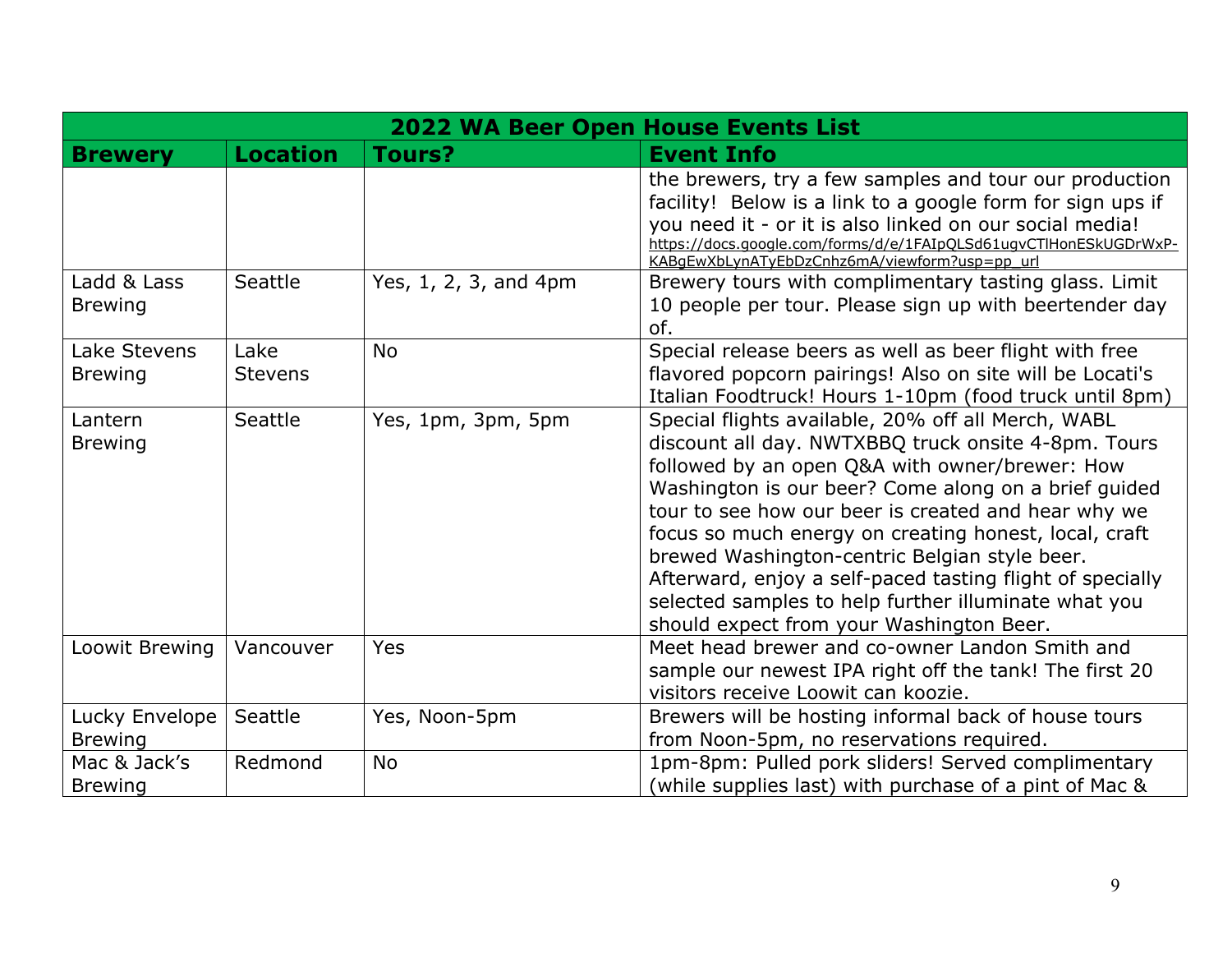|                                        | <b>2022 WA Beer Open House Events List</b> |                    |                                                                                                                                                                                                                                                                                                                                                 |  |
|----------------------------------------|--------------------------------------------|--------------------|-------------------------------------------------------------------------------------------------------------------------------------------------------------------------------------------------------------------------------------------------------------------------------------------------------------------------------------------------|--|
| <b>Brewery</b>                         | <b>Location</b>                            | <b>Tours?</b>      | <b>Event Info</b>                                                                                                                                                                                                                                                                                                                               |  |
|                                        |                                            |                    | Jack's beer. Ten beer styles are available at our Beer<br>Garden and Tap Room, choose your favorite pairing!                                                                                                                                                                                                                                    |  |
| <b>Machine House</b><br><b>Brewery</b> | Seattle                                    | <b>No</b>          | Machine House will be doing a mini cask festival,<br>featuring: 4 bar-top casks with special and one-off<br>Machine House beers. Bitter Bonanza with 4 different<br>English Bitters on cask to try side by side. March<br>Mildness kickoff. No tours but feel free to ask questions<br>and poke around a bit!                                   |  |
| <b>Matchless</b><br><b>Brewing</b>     | Tumwater                                   | Yes, limited       | Case specials in house \$1 off pints                                                                                                                                                                                                                                                                                                            |  |
| Meatheads<br><b>Beer Works</b>         | Lake<br><b>Stevens</b>                     |                    |                                                                                                                                                                                                                                                                                                                                                 |  |
| <b>Narrows</b><br><b>Brewing</b>       | Tacoma                                     | Yes, 1:30 & 2:30   | Q&A Tours of our new brewery expansion with our<br>brewers. Samples of our two new core beers, Tempest<br>Hazy IPA and Beacon Pilsner. 20% off everything in<br>the Gift Shop from Noon to 3:00. Outdoor patio with<br>games will be open.                                                                                                      |  |
| North Jetty<br><b>Brewing</b>          | Seaview                                    | Yes, 1:00 and 3:00 | From noon -5:00 pm we will have food specials, \$12.00<br>growler specials, and stout floats while ice cream<br>supplies last. Brewery tours at 1:00 and 3:00.                                                                                                                                                                                  |  |
| Obec Brewing                           | Seattle                                    | Yes, Spontaneous   | Brewery tours, chance to chat with owners/head<br>brewer, two special barrel-aged beer releases                                                                                                                                                                                                                                                 |  |
| Optimism<br><b>Brewing</b>             | Seattle                                    | <b>No</b>          | This year, we're keeping it simple and celebrating with<br>great brews. New release! Pink Guava Solarpunk!<br>Bereka now on tap (nitro & standard versions)! Made<br>with our friends at Boon Boona Coffee. The kids play<br>area is officially back open, so bring the entire family!<br>Our mezzanine will be open to the public from 2-10pm. |  |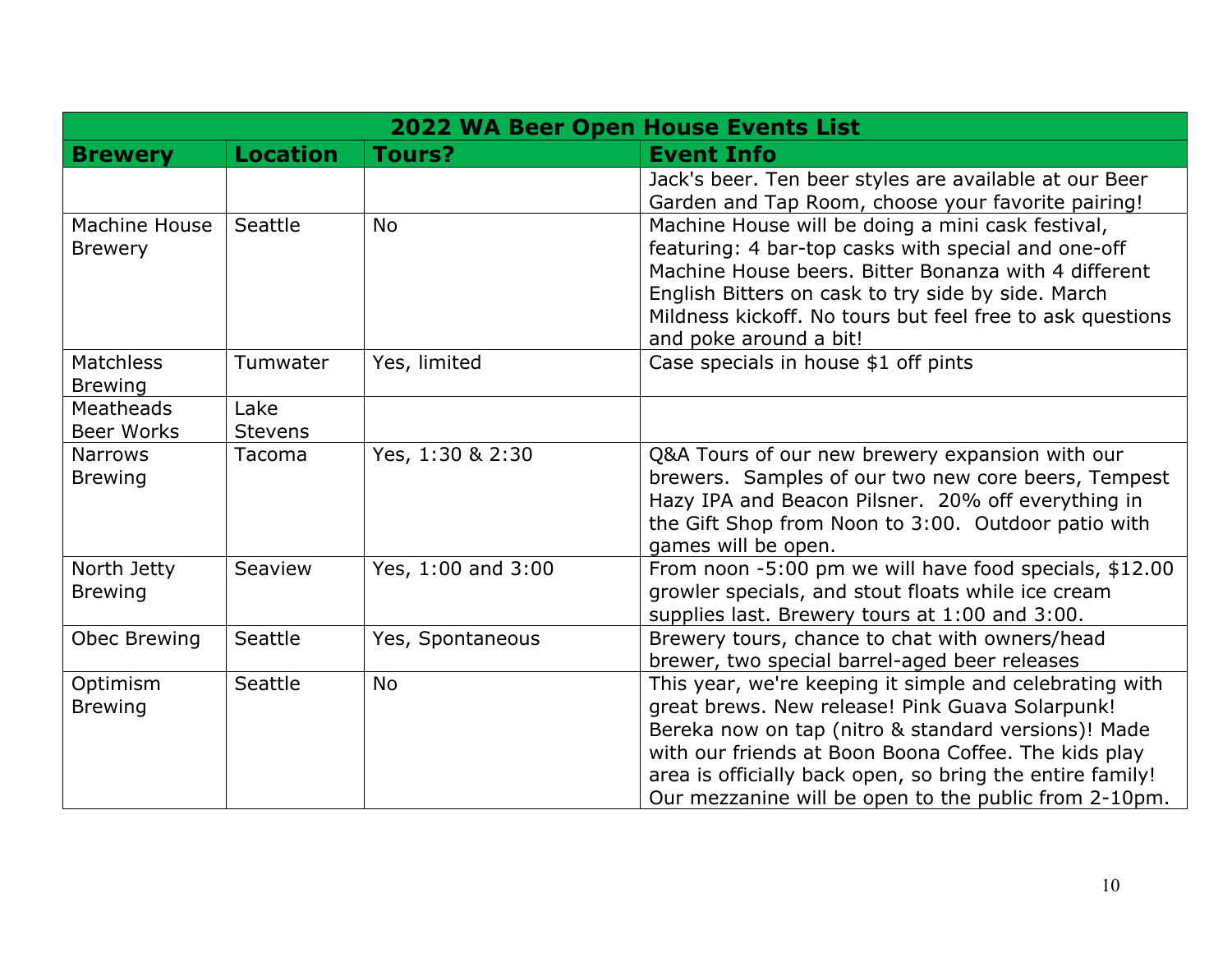|                                             | <b>2022 WA Beer Open House Events List</b> |                              |                                                                                                                                                                                                                                                                                                                                 |  |
|---------------------------------------------|--------------------------------------------|------------------------------|---------------------------------------------------------------------------------------------------------------------------------------------------------------------------------------------------------------------------------------------------------------------------------------------------------------------------------|--|
| <b>Brewery</b>                              | <b>Location</b>                            | Tours?                       | <b>Event Info</b>                                                                                                                                                                                                                                                                                                               |  |
|                                             |                                            |                              | Experience a unique bird's-eye view of the brewery and<br>tanks.                                                                                                                                                                                                                                                                |  |
| <b>Outer Planet</b><br><b>Craft Brewing</b> | Seattle                                    | <b>No</b>                    | It's our 7th anniversary! We will be around to talk<br>about beer and brewing, tap our 7th Orbit Mole Porter,<br>and host live music at 7pm.                                                                                                                                                                                    |  |
| Penn Cove<br><b>Brewing</b>                 | Coupeville                                 | Yes, Between Noon and<br>5pm | Come join Penn Cove Brewing Co. for Oysters & Ales<br>and MusselFest 2022 $\sim$ Brewery tours, brewing demos,<br>wort dipped mussels, mussel chowder and fresh local<br>oysters. New Beer Release: Maxwelton Scotch Ale.<br>Live music; Nethanial Talbot 1pm, Gideon Freudmann<br>3pm, Johnny Betts 5pm and Doctor Savage 7pm. |  |
| Postdoc<br><b>Brewing</b>                   | Redmond                                    | Yes, Noon & 1pm              | Brewery tours, Annual Pup of the Year Party from<br>Noon-4pm. Cascadia Pizza on-site from Noon-6pm.                                                                                                                                                                                                                             |  |
| Potlatch<br><b>Brewing</b>                  | Hoodsport                                  | Yes, From noon to five       | <b>Brewery tours</b>                                                                                                                                                                                                                                                                                                            |  |
| Precious Things<br>Fermentation<br>Project  | Spokane                                    | Yes, 2-6 p.m.                | Releasing our latest version of There Can Be Only One,<br>a strong Scottish Ale (Wee Heavy). Brewer and owners<br>will be on hand all day 2-6, to answer any questions or<br>talk about our brewing process.                                                                                                                    |  |
| Propolis<br><b>Brewing</b>                  | Port<br>Townsend                           |                              |                                                                                                                                                                                                                                                                                                                                 |  |
| Rainy Daze<br><b>Brewery</b>                | Poulsbo                                    | <b>No</b>                    | \$8 rainy beer pint                                                                                                                                                                                                                                                                                                             |  |
| Resonate<br><b>Brewery</b>                  | <b>Bellevue</b>                            | Yes, As requested            | Brewery tours, Q&A session with brewer, beer sampling<br>and small freebies (coasters, stickers, treats, etc.)                                                                                                                                                                                                                  |  |
| Reuben's<br>Brews - The<br>Taproom          | Seattle                                    | Yes, 12-5pm                  | Walk through the tasting room through back through<br>the brewery while on a self guided tour. This tour will<br>showcase pictures of our past events, posters, vintage<br>cans and bottles along with photos of our team. Circle                                                                                               |  |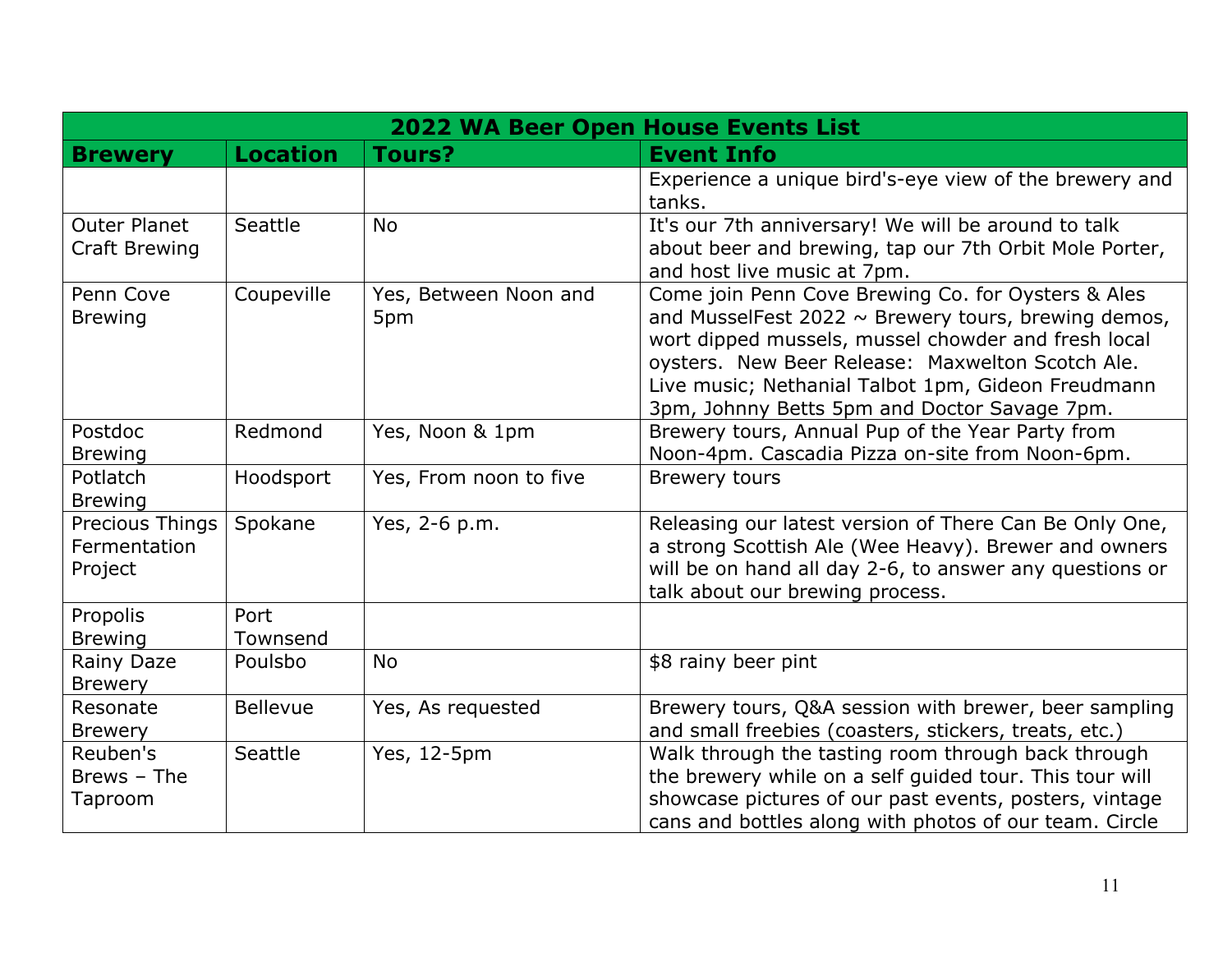|                                         | <b>2022 WA Beer Open House Events List</b> |                       |                                                                                                                                                                                                                                                                                                                                                                                                                                                                                                                                                                                                                                                               |
|-----------------------------------------|--------------------------------------------|-----------------------|---------------------------------------------------------------------------------------------------------------------------------------------------------------------------------------------------------------------------------------------------------------------------------------------------------------------------------------------------------------------------------------------------------------------------------------------------------------------------------------------------------------------------------------------------------------------------------------------------------------------------------------------------------------|
| <b>Brewery</b>                          | <b>Location</b>                            | <b>Tours?</b>         | <b>Event Info</b>                                                                                                                                                                                                                                                                                                                                                                                                                                                                                                                                                                                                                                             |
|                                         |                                            |                       | of Light will be featured on draft, the latest from our<br>sour program. Burger Planet will be parked out front.<br>Grab a delicious burger or loaded tots while you're<br>here.                                                                                                                                                                                                                                                                                                                                                                                                                                                                              |
| Reuben's<br>Brews - The<br>Canning Line | Seattle                                    | Yes, 1pm, 2pm, 3pm    | Join us as we pull back the curtain for an exclusive look<br>into our production brewery. See where the magic<br>happens while sipping samples of beers, learning about<br>all that goes into crafting the beer in your glass. Enjoy<br>a behind the scenes look into the brewing area, smell<br>the fun of fermentation in the cellar, geek out about the<br>lab, and marvel at the technical capabilities of the<br>packaging line. Seeing the thoughtful care taken at<br>every step along the journey your beer makes, helping<br>you enjoy your beer to the fullest. Please reserve one<br>ticket for each tour attendee. Must be 21+ to<br>participate. |
| Sage Brewing                            | Pasco                                      | Yes, 2pm              | Brew House tour and Q & A session with Owner and<br>Head Brewer, Tyson Crudup. \$1.00 off beers for people<br>with their WABL passport. Food truck on-site.                                                                                                                                                                                                                                                                                                                                                                                                                                                                                                   |
| Scuttlebutt<br><b>Brewing</b>           | Everett                                    | Yes, 3pm              | \$10 lights highlighting new and pilot batch beers.                                                                                                                                                                                                                                                                                                                                                                                                                                                                                                                                                                                                           |
| <b>Silver City</b><br><b>Brewery</b>    | <b>Bremerton</b>                           | Yes, 1pm, 3pm         | Tours with Silver City Brewery's Director of Brewing<br>Operations Ian Campbell. Release of our Limited Edition<br>'The Mighty Oak' Scotch Ale. Event exclusive small-<br>batch pilot releases. Beer and Oyster pairing with Salish<br>Sea Greens. Merchandise specials. Vintage beer sale                                                                                                                                                                                                                                                                                                                                                                    |
| Single Hill<br><b>Brewing</b>           | Yakima                                     | Yes, 1:30, 2:30, 3:30 | 5 Salsas food truck will be on-site!                                                                                                                                                                                                                                                                                                                                                                                                                                                                                                                                                                                                                          |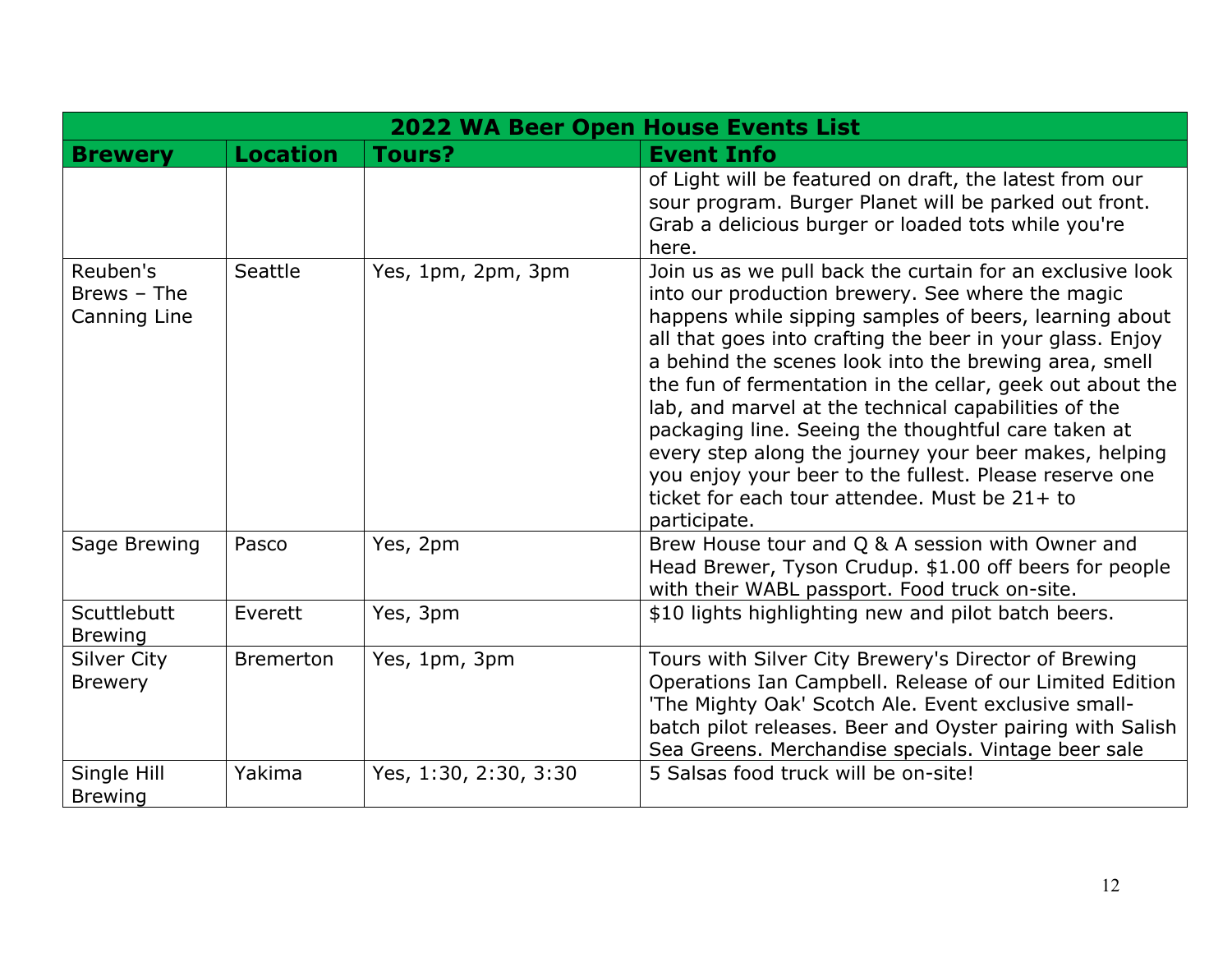| <b>2022 WA Beer Open House Events List</b>                                              |                   |                |                                                                                                                                                                                                                                                                                                                                                                                                                                                                                                                                                                                                                                                                             |  |  |  |
|-----------------------------------------------------------------------------------------|-------------------|----------------|-----------------------------------------------------------------------------------------------------------------------------------------------------------------------------------------------------------------------------------------------------------------------------------------------------------------------------------------------------------------------------------------------------------------------------------------------------------------------------------------------------------------------------------------------------------------------------------------------------------------------------------------------------------------------------|--|--|--|
| <b>Brewery</b>                                                                          | <b>Location</b>   | <b>Tours?</b>  | <b>Event Info</b>                                                                                                                                                                                                                                                                                                                                                                                                                                                                                                                                                                                                                                                           |  |  |  |
| <b>Skagit Valley</b><br>College's<br><b>Cardinal Craft</b><br><b>Brewing</b><br>Academy | <b>Burlington</b> | <b>No</b>      | Rare Saturday opening! Stop by between 12-4p.m. to<br>check out our classroom turned taproom. Eight student<br>crafted brews on tap -enjoy flights, pints and crowlers<br>to go! Joining us will be Stella Sopra Italian Food Truck<br>serving up authentic Italian dishes. Make an afternoon<br>of it at the Port of Skagit and check out our neighboring<br>breweries Chuckanut South Nut, and Garden Path<br>Fermentation.                                                                                                                                                                                                                                               |  |  |  |
| SnoTown<br><b>Brewery</b>                                                               | Snohomish         |                |                                                                                                                                                                                                                                                                                                                                                                                                                                                                                                                                                                                                                                                                             |  |  |  |
| Sound to<br>Summit<br><b>Brewery</b>                                                    | Snohomish         | <b>No</b>      | We will have our annual Smash and Dash going on with<br>the 4 other Snohomish breweries that weekend. Beer<br>menu can be found<br>here https://www.sound2summit.com/beer-menu. We<br>have a full kitchen, stop by and have a bite along with a<br>S2S Craft Beer - menu can be found<br>here https://www.sound2summit.com/food-menu plus<br>we will have a Fish & Chip weekend special that is not<br>on the menu.<br>Later that evening, Saturday Night, we will have live<br>music here starting at 7PM. Eden will be performing -<br>super fun band fronted by Savanna Woods who was on<br>Team Kelly of The Voice, Season 20. Local girl that has<br>an amazing voice. |  |  |  |
| Spada<br>Farmhouse<br><b>Brewery</b>                                                    | Snohomish         |                |                                                                                                                                                                                                                                                                                                                                                                                                                                                                                                                                                                                                                                                                             |  |  |  |
| <b>Stones Throw</b><br><b>Brew</b>                                                      | Bellingham        | Yes, 2pm & 4pm | Brewery tours by our head brewery. \$1 off pints for WA<br>Beer Open House attendees.                                                                                                                                                                                                                                                                                                                                                                                                                                                                                                                                                                                       |  |  |  |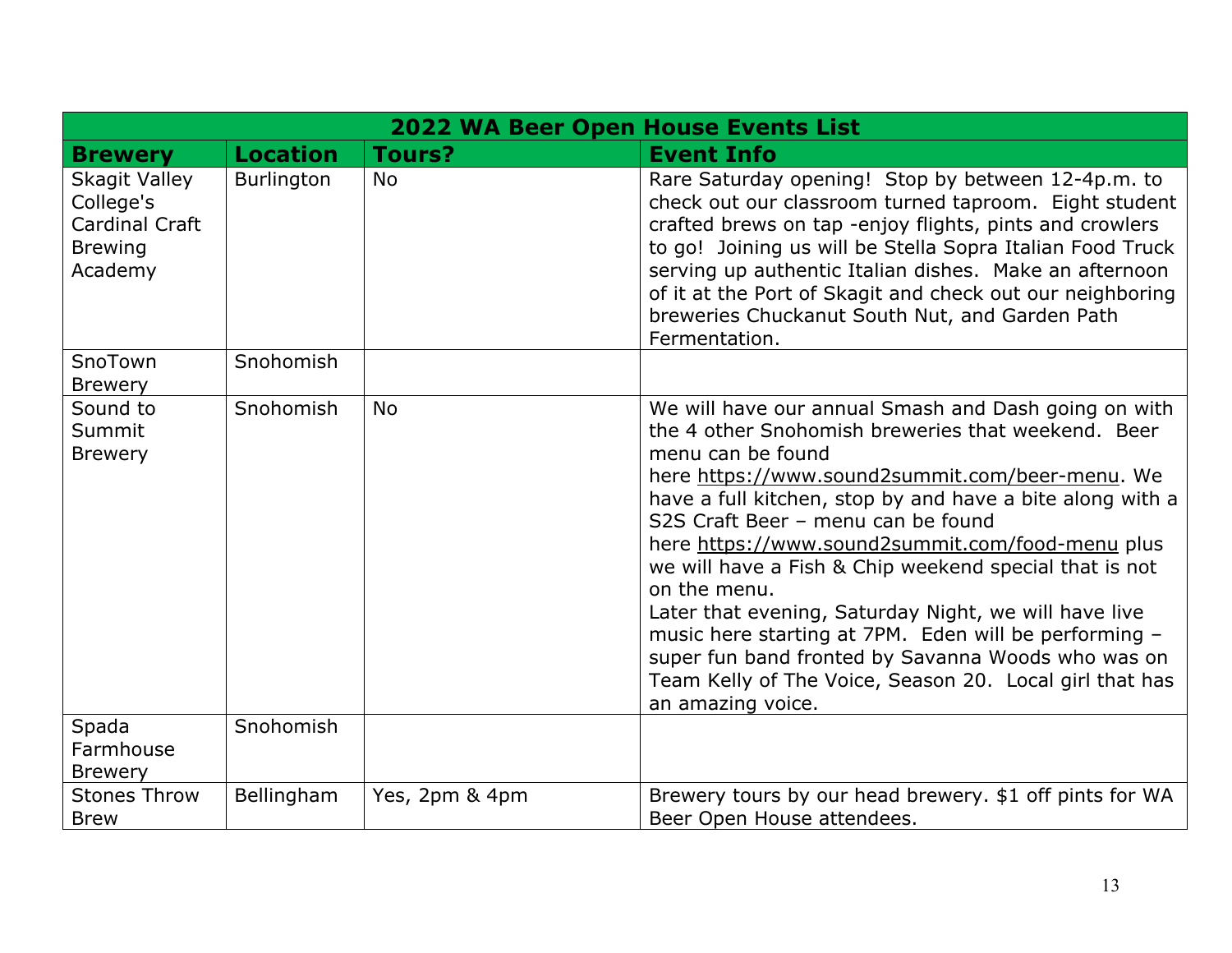| <b>2022 WA Beer Open House Events List</b> |                 |                                                    |                                                                                                                                                                                                                                                                                                                                                                                                                                                                                                                                                       |  |  |
|--------------------------------------------|-----------------|----------------------------------------------------|-------------------------------------------------------------------------------------------------------------------------------------------------------------------------------------------------------------------------------------------------------------------------------------------------------------------------------------------------------------------------------------------------------------------------------------------------------------------------------------------------------------------------------------------------------|--|--|
| <b>Brewery</b>                             | <b>Location</b> | <b>Tours?</b>                                      | <b>Event Info</b>                                                                                                                                                                                                                                                                                                                                                                                                                                                                                                                                     |  |  |
| Sumerian<br><b>Brewing</b>                 | Woodinville     | <b>No</b>                                          | Discounted growler fills and pints.                                                                                                                                                                                                                                                                                                                                                                                                                                                                                                                   |  |  |
| Terramar<br><b>Brewstillery</b>            | Edison          | Yes, 1pm & 4pm                                     | Head Brewer on hand to discuss and answer questions,<br>release of new Apricity Saison keg conditioned with<br>Brettanomyces, samples flights "Slaughterhouse 6" with<br>6 beers or ciders of your choice.                                                                                                                                                                                                                                                                                                                                            |  |  |
| The Good<br>Society<br><b>Brewery</b>      | Seattle         | Yes, 12:00, 12:45, 1:30,<br>2:15, 3:00, 3:45, 4:30 | We will be offering a Washington Brewer's Guild pint<br>glass and a pour of beer in it for only \$10 and the glass<br>is yours to keep! We will also be doing brewery tours.<br>We are small so space will be limited! Check our<br>website out beginning Friday at noon if you want to<br>reserve a spot!                                                                                                                                                                                                                                            |  |  |
| <b>Top Rung</b><br><b>Brewing</b>          | Lacey           | Yes, 1pm, 3pm                                      | We will be releasing our new Irons Double IPA for the<br>WA Beer Open House 2022, along with specials<br>throughout the day, special tasting glasses available,<br>brewery tours, and Perkins Family Farms will be in the<br>house doing a fresh oyster bar as well as great grilled<br>options too. Irons Double IPA: This beer is dangerously<br>delicious with notes of tropical fruit and citrus that hit<br>your nose as the smooth flavor hits your tongue. You<br>will be whisked away to a warmer climate with this one.<br>9.2% ABV, 90 IBU. |  |  |
| Triceratops<br><b>Brewing</b>              | Tumwater        | Yes, 1pm to 4pm                                    | The whole family! We will be serving only beers named<br>after family members. Kelly IPA, Sami IPA, Molly IPA,<br>Ben IPA, Collin James Irish Red (also on nitro), and<br>R.G. Barton export stout. Brewery tours will be given by<br>the owner/headbrewer from 1-4pm as well.                                                                                                                                                                                                                                                                        |  |  |
| <b>Twin Sisters</b><br><b>Brewing</b>      | Bellingham      | Yes, 12:30, 1:30, 2:30,<br>3:30, 4:30              | <b>Brewery Tours</b>                                                                                                                                                                                                                                                                                                                                                                                                                                                                                                                                  |  |  |